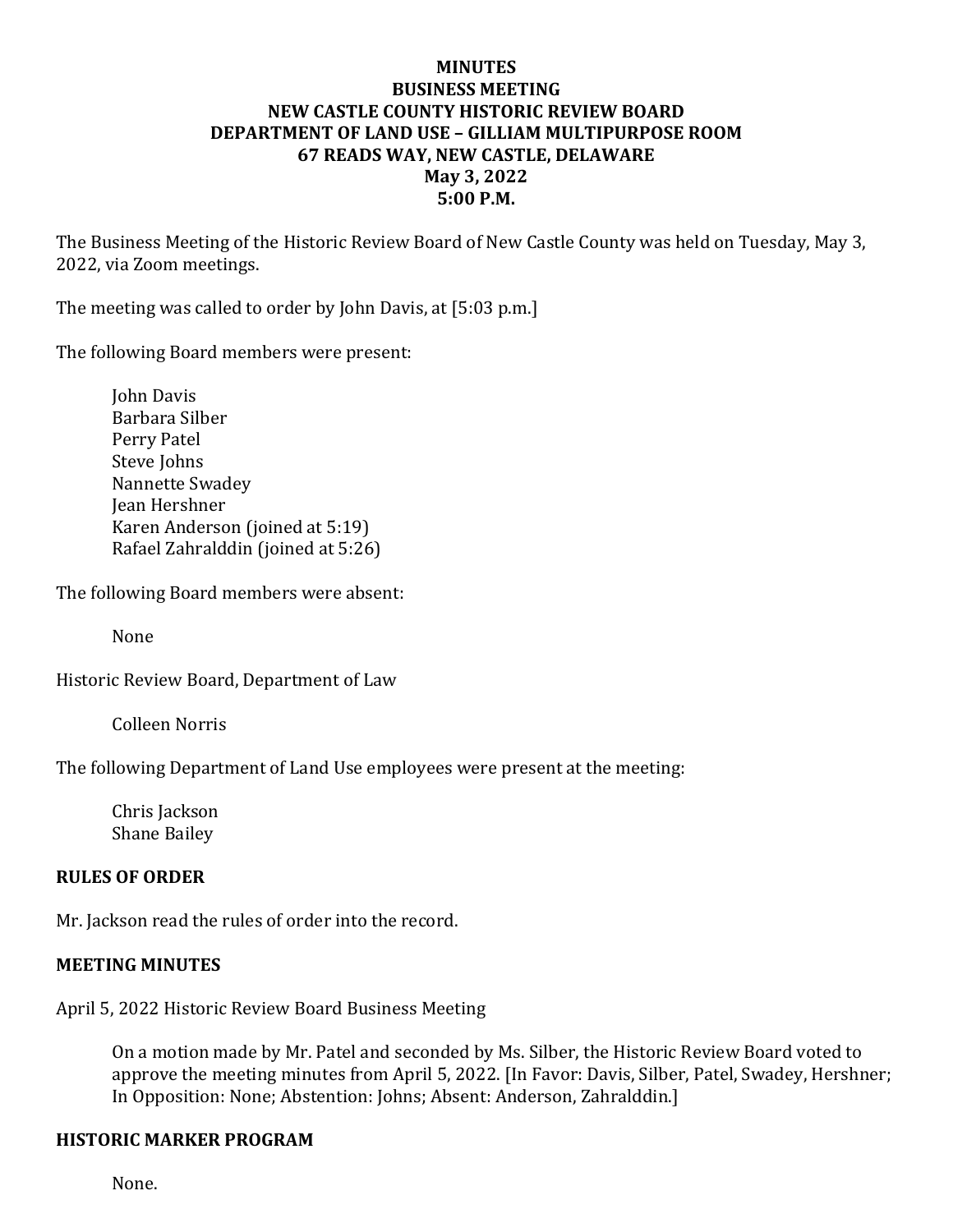### **OLD BUSINESS**

App. 2021-0544-H: 2401 St James Church Road. (TP 08-043.40-328 & 08-043.40-539.) West side of St. Francis Street, east side of Lindell Boulevard and St. James Church Road intersection. Mill Creek Hundred. Minor subdivision plan (App. 2021-0422-S) to subdivide 1.97 acres into three lots, associated with Locust Grove Farm (ca. 1790). NC6.5 zoning. CD 9.

At a meeting held on May 3, 2022, the Historic Review Board considered the proposed application and the Department of Land Use Recommendation.

On a motion made by Mr. Patel and seconded by Mr. Johns, the Historic Review Board voted to grant **APPROVAL** of the subdivision plan consistent with what has been submitted.

The motion was adopted by a vote of 5-0-1-2 [In Favor: Davis, Silber, Patel, Johns, Swadey; In Opposition: None; Abstention: Hershner; Absent: Anderson, Zahralddin.]

Discussion preceding the vote included the following:

Mr. Jackson read the Department of Land Use recommendation into the record. The Board had no further discussion.

#### **NEW BUSINESS**

App. 2022-0206-H: 2201A Eastburn Avenue. (TP 08-049.40-029.) East side of Eastburn Avenue, north of the intersection with Old Capital Trail. Mill Creek Hundred. Minor subdivision plan to establish four singlefamily lots and proposed demolition of a ca. 1935 dwelling (App. 2021-0823-S). NC5 zoning. CD 1.

At a meeting held on May 3, 2022, the Historic Review Board considered the proposed application, public testimony provided at the April 19, 2022, public hearing, and the Department of Land Use Recommendation.

On a motion made by Mr. Patel and seconded by Mr. Johns, the Historic Review Board voted to recommend **APPROVAL** of the minor subdivision plan and the proposed demolition of the structure.

The motion was adopted by a vote of 6-0-0-2 [In Favor: Davis, Silber, Patel, Johns, Hershner, Swadey; In Opposition: None; Abstention: None; Absent: Anderson, Zahralddin.]

Discussion preceding the vote included the following:

Mr. Jackson read the Department of Land Use recommendation into the record. The Board had no further discussion.

App. 2022-0207-H: 992 Flemings Landing Road. (TP 15-017.00-009.) East and west side of DE Route 9 (Flemings Landing Road), 3,100 feet south of Deakyneville Road. Blackbird Hundred. Site plan to establish a ground mounted solar farm (App. 2021-0448-S), Fleming House Site ca. 1830 (listed on the National Register of Historic Places). SR Zoning. CD 6.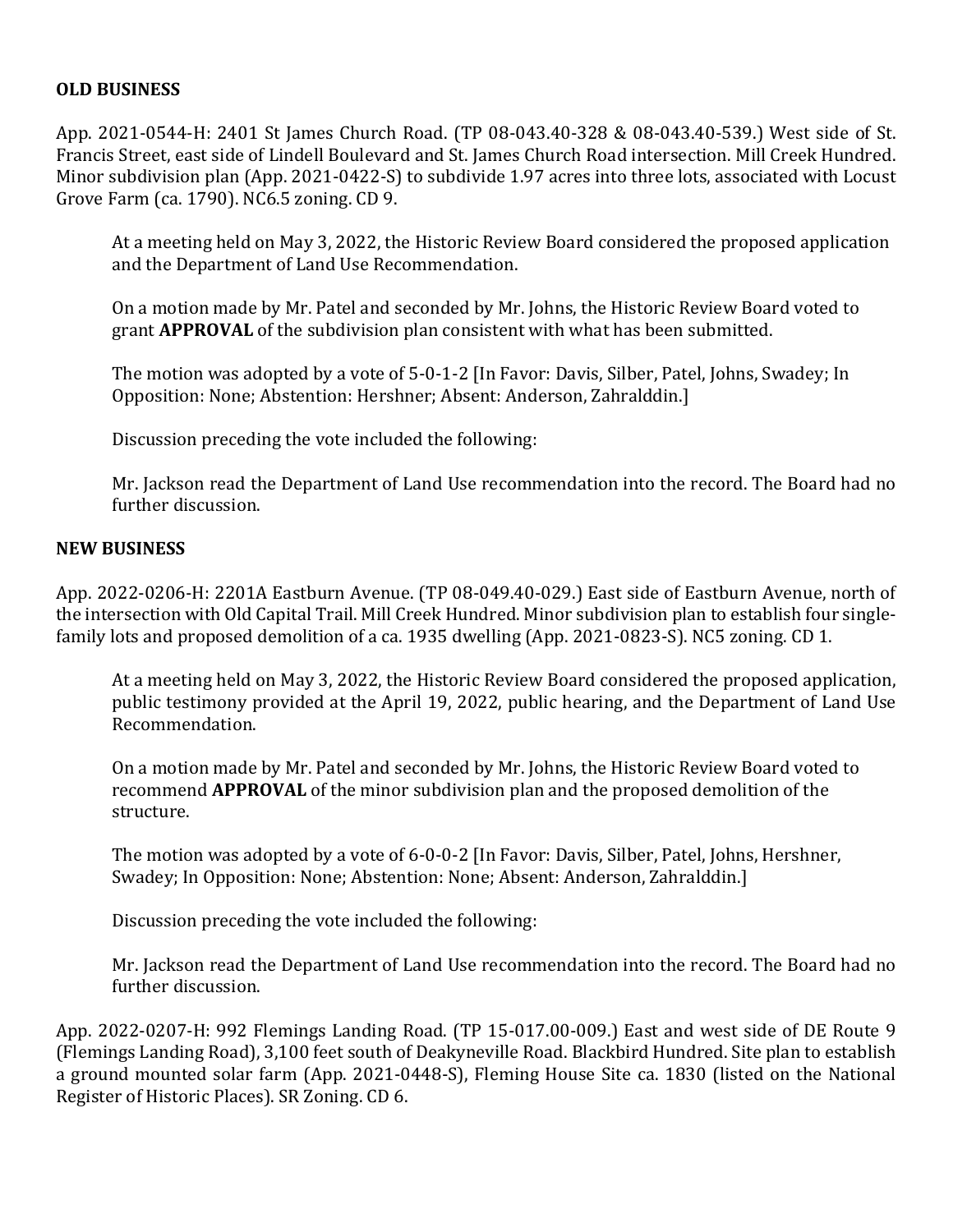At a meeting held on May 3, 2022, the Historic Review Board considered the proposed application, public testimony provided at the April 19, 2022, public hearing, and the Department of Land Use Recommendation.

On a motion made by M. Patel and seconded by Mr. Johns, the Historic Review Board voted to recommend **CONDITIONAL APPROVAL** of the site plan with the following conditions:

- 1. Consider providing a buffer in excess of that required by Section 40.03.337, particularly along Flemings Landing Road and facing the historic resource, to minimize visual impact.
- 2. Design the installation to allow for a separate parcel to be created for the historic complex in the future.
- 3. Work with the Department regarding a path for the preservation and maintenance of the historic structures, such as deed restrictions or Historic overlay zoning.

The motion was adopted by a vote of 7-0-0-1 [In Favor: Davis, Silber, Patel, Anderson, Johns, Hershner, Swadey; In Opposition: None; Abstention: None; Absent: Zahralddin.]

On an amended motion made by Ms. Silber and seconded by Mr. Johns, the Historic Review Board voted to recommend **CONDITIONAL APPROVAL** of the site plan with the original conditions in addition to the following condition:

4. Consider the potential impact to archaeologic resources that may be disturbed by the installation.

The amended motion was adopted by a vote of 7-0-0-1 [In Favor: Davis, Silber, Patel, Anderson, Johns, Hershner, Swadey; In Opposition: None; Abstention: None; Absent: Zahralddin.]

Discussion preceding the vote included the following:

Mr. Jackson read the Department of Land Use recommendation into the record. Mr. Johns commented about the proposed buffer along Flemings Landing Road and questioned how the buffer along the roadway benefits the historic resource, and whether the byway buffer is in the Board's purview. Mr. Jackson responded that the roadway is part of the Delaware Bayshore Byway and the field impacts the viewshed along the byway. Mr. Johns also asked why the project is not required to be rezoned to Historic in accordance with 40.15.310. Mr. Jackson responded that the label on the plan was an error, and the application is actually a site plan.

Ms. Silber stated for the record that while the individual footings for the solar panels may be small, the collective potential archaeologic impact may be great, asking that a fourth condition be added regarding subsurface disturbance.

Ms. Hershner commented about the lack of planning for the future of the NR listed historic resource, and the hope that the Department will work with the applicant regarding a path for preservation. Mr. Davis agreed and voiced the desire for a preservation plan for the resource.

App. 2022-0209-H: 863 Valley Road. (TP 08-012.00-039.) East side of Valley Road, 850 feet south of Evanson Road. Mill Creek Hundred. Determination of eligibility and Preservation Plan for the Robinson House, associated with major land development plan with rezoning for Hockessin Station (App. 2021- 0695-S/Z). S Zoning. CD 3.